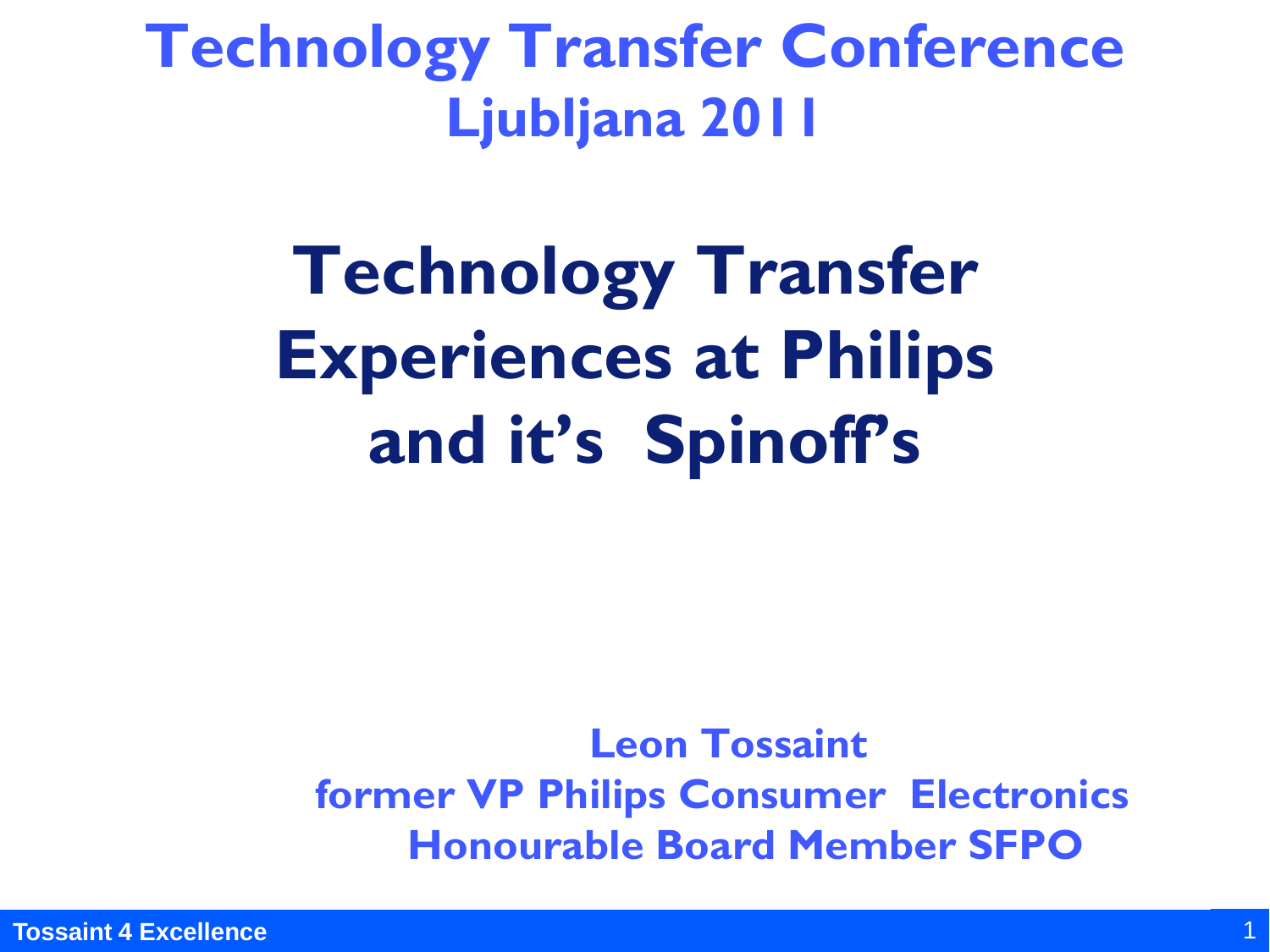# **Royal Philips Electronics**

- **Founded in 1891 by Gerard and Anton Philips**
- **One of the largest global electronics companies with sales of around € 26 Billion**
- **Profitable : € 1.446 million in 2010**
- **Multinational workforce of around 120.000 employees**
- **Active in the areas of Healthcare, Consumer Lifestyle and Lighting**
- **Present in over 60 countries**

Headquarters: Amsterdam, The **Netherlands**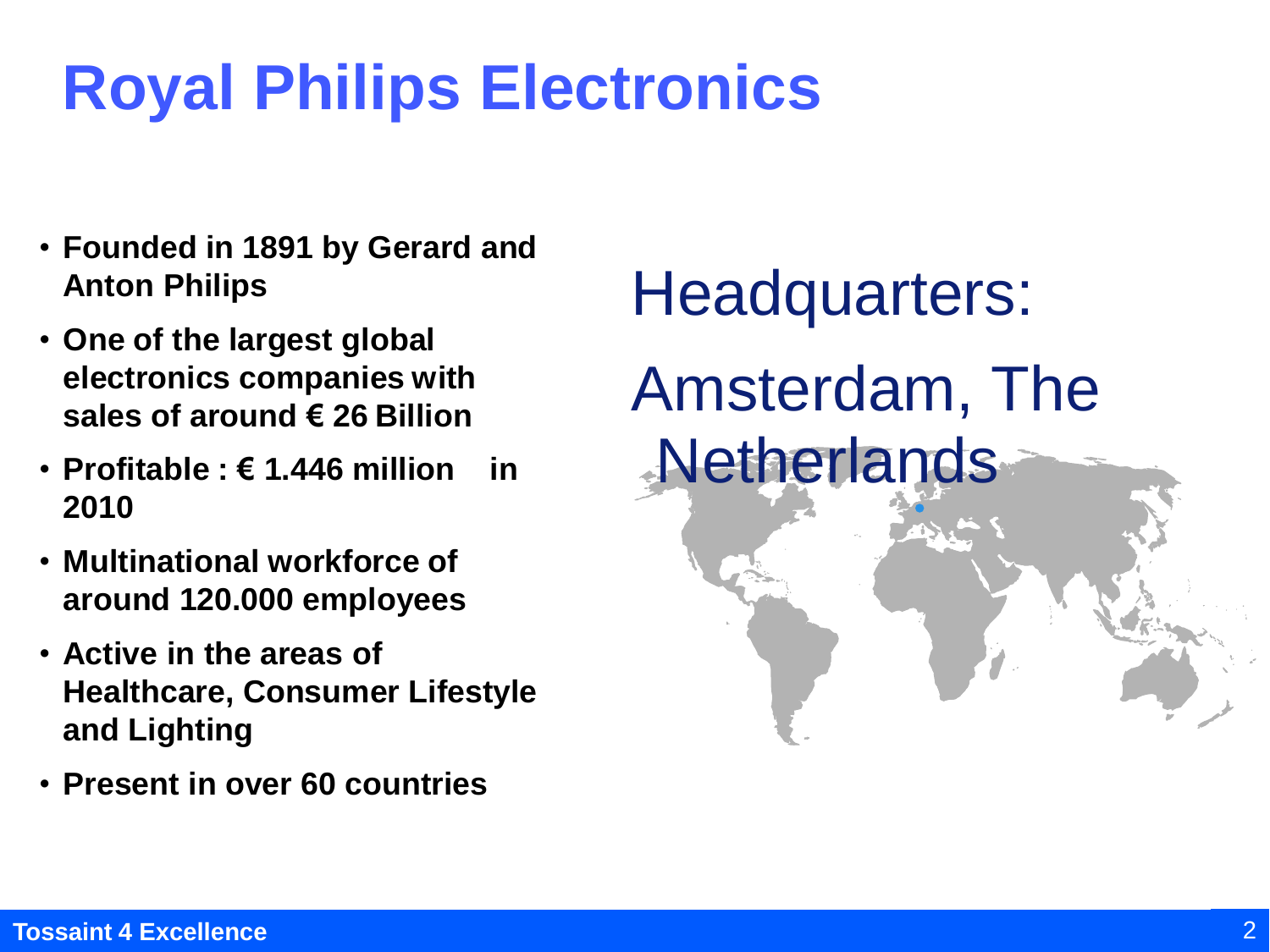# **Philips**

- **is everywhere you go on the planet : products are sold in 200 countries**
- **is ranked in the 'top 50' of world leading brands**
- **is ranked in the global 'top 50' list of 'Worlds Most Attractive Employers'**
- **is ranked in 2010 by Dow Jones as the global leader in sustainability**
- **is a global top 3 player in healthcare**
- **is number 1 in the global lighting market (50% bigger than nr 2)**
- **is number 1 globally in electric shavers**
- **is global market leader in automotive lighting**

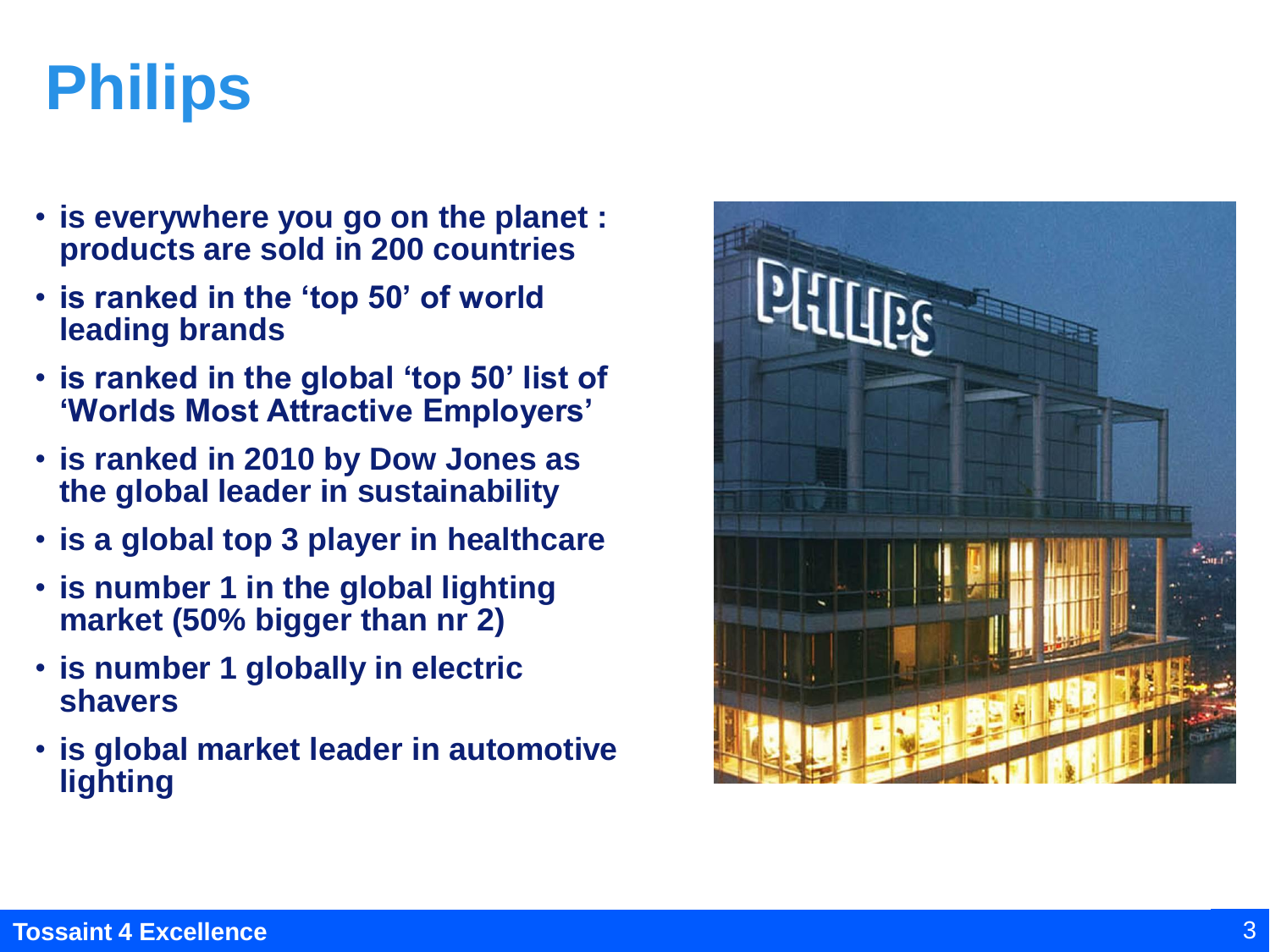# **Philips, main Inventions**

- **Compact Audio Cassette invented in 1962, which became world standard**
- **Video Cassette, 'Video 2000', technically superior, VHS with better marketing became world standard**
- **Compact Disc (CD), in 1982 together with Sony, became world standard**
- **Digital Video Disc (DVD), in 1995, together with the entire computer and Consumer Electronic Industry**
- **Blu-ray Disk, primarily developed by Philips and Sony**
- **Ambilight TV, unique for Philips in high-end TV market**

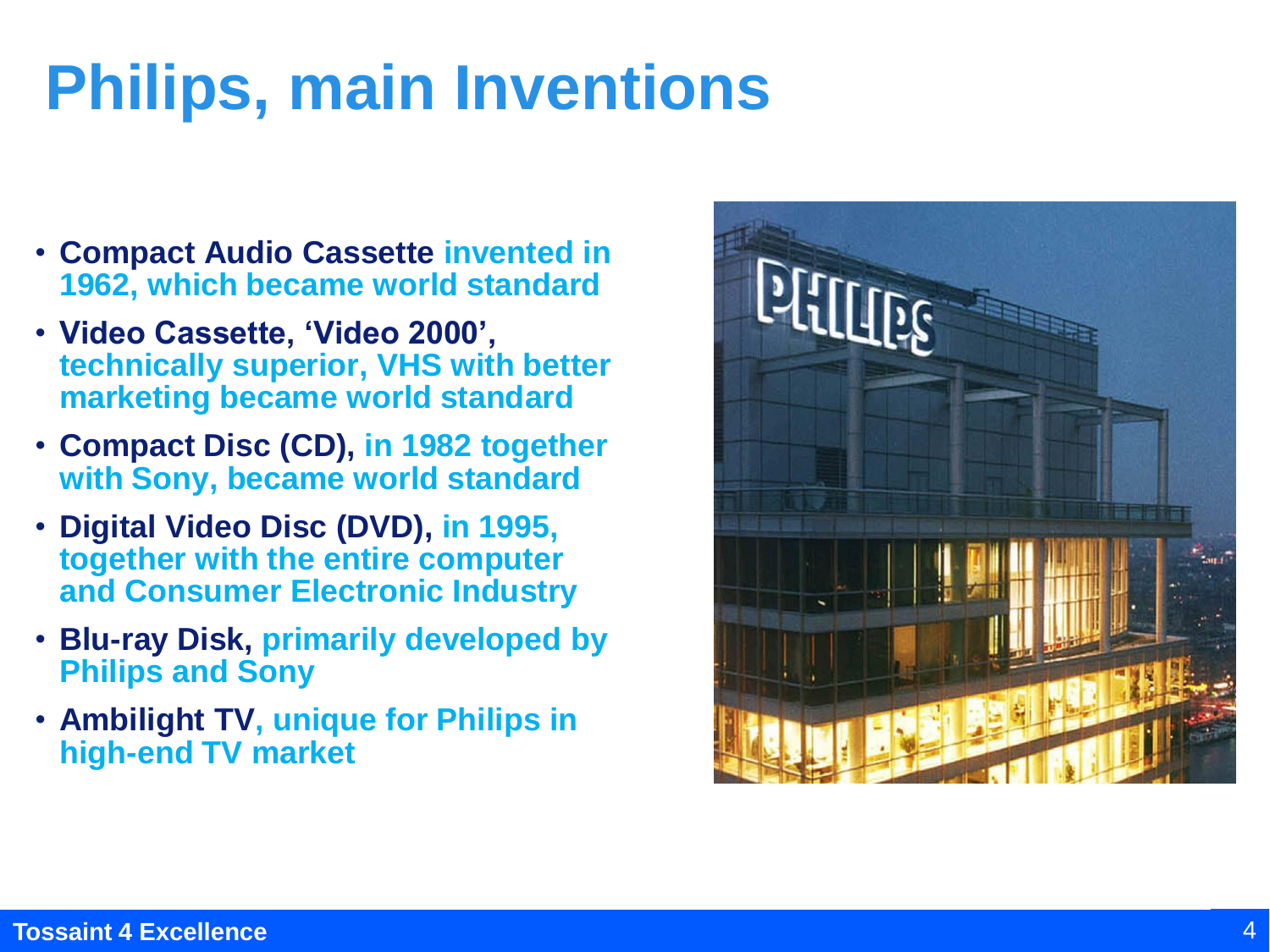# **Philips Research**

- **Founded in 1914**
- **One of the world's largest Corporate Research Organisations**
- **Over 1500 professionals, 50 nationalities**
- **Over 130.000 patents created : at least 1 patent filed per scientist per year**
- **Annual Research budget, around 1% of Philips' annual sales (= € 250 M)**
- **Philips total R&D investment in 2010 € 1.6 Billion**



**During the 100 years' Philips Research many Technology Changes have occurred**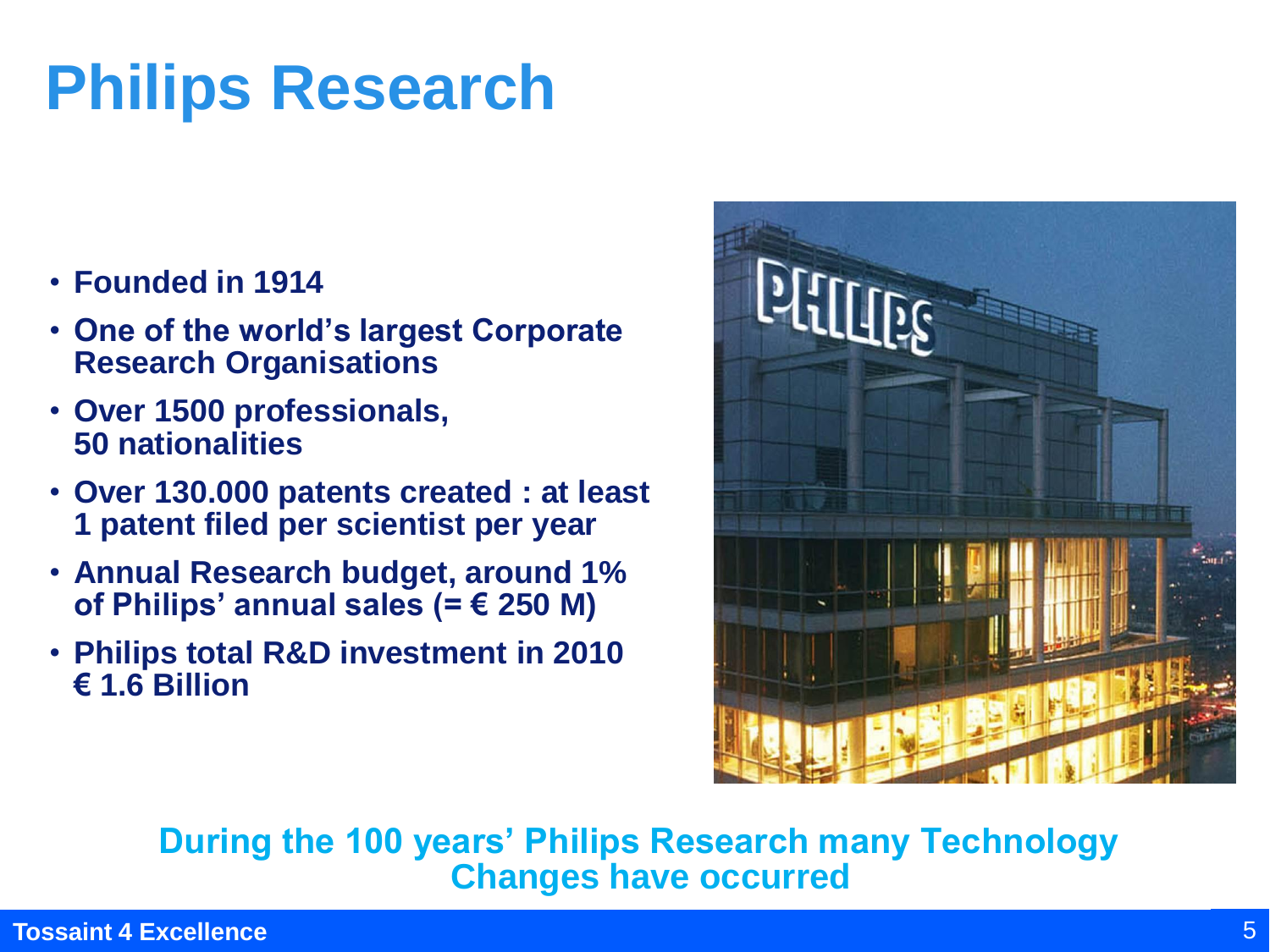## **Philips' example : Technology Change** '**From Hardware to Software'**

- **Early 90'th Philips R&D dominant Hardware oriented**
- **Board decided for change : appointed Frank Carrubba (HP/IBM) as Board Member for R&D**
- **'Software Task-Force' installed to build (embedded) SW capabilities, SW engineering skills, and to strengthen the SW Engineering Community**
- **Structure and discipline in SW development was needed : CMM standard (SEI) has been adopted**
- **'Top management Awareness' : Watts Humphrey (SEI) invited**
- **Quality of software –embedded in all Philips' productsincreased drastically**
- **Major learning : commercializing SW as application/service**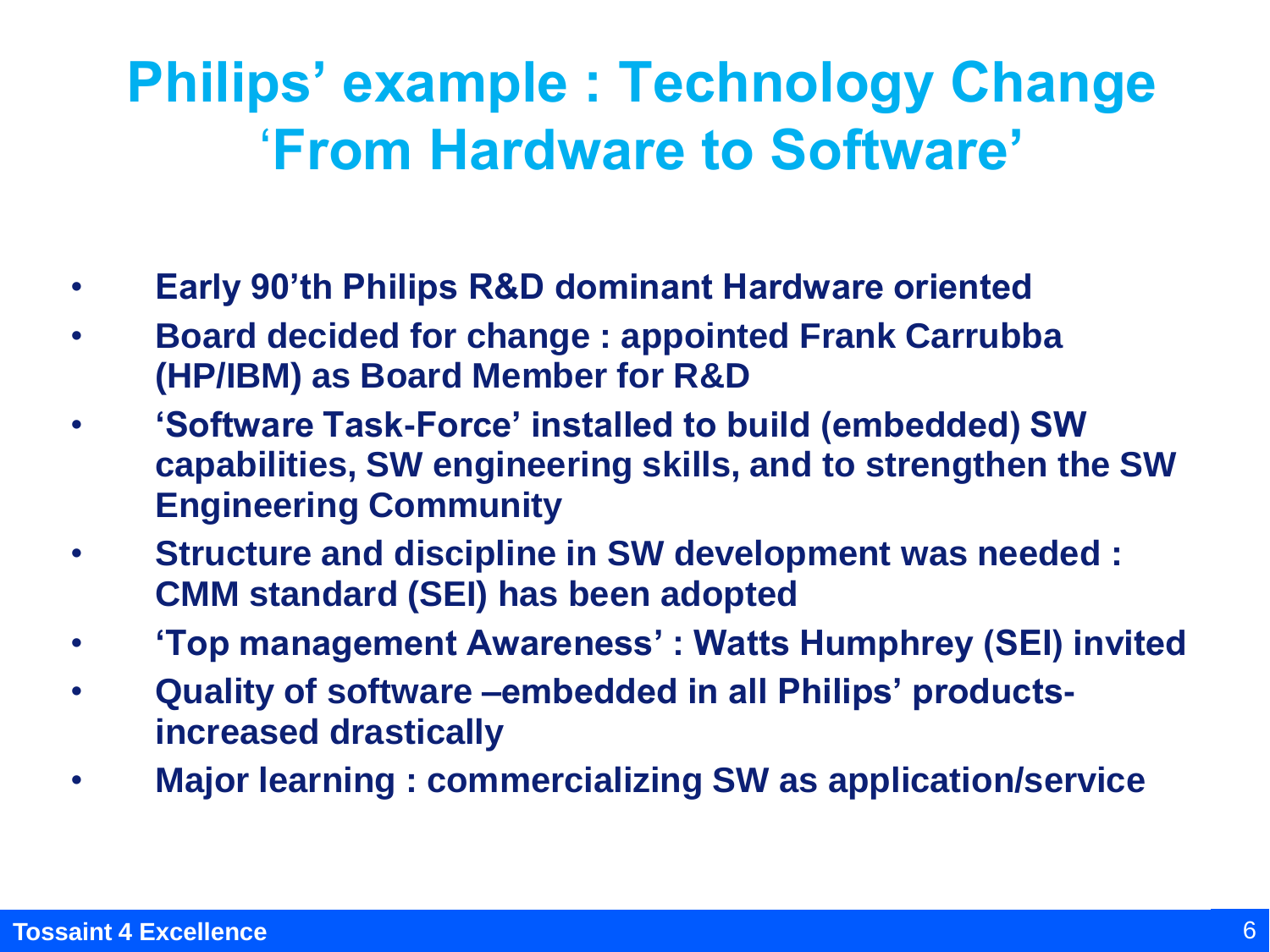### **Technology Management at Philips Consumer Electronics**

- **Technology Strategy translated into Technology Roadmaps**
- **Decide on 'Make-, Partner-, Buy-' Technologies**
- **Technology Roadmaps translated into Product Portfolios : Lifecycle Management**
- **Technology projects defined, partnering with Universities and Research Institutes**



Lifecycle management: Invest R&D in early stages for scale / margin; milk & de-risk mature categories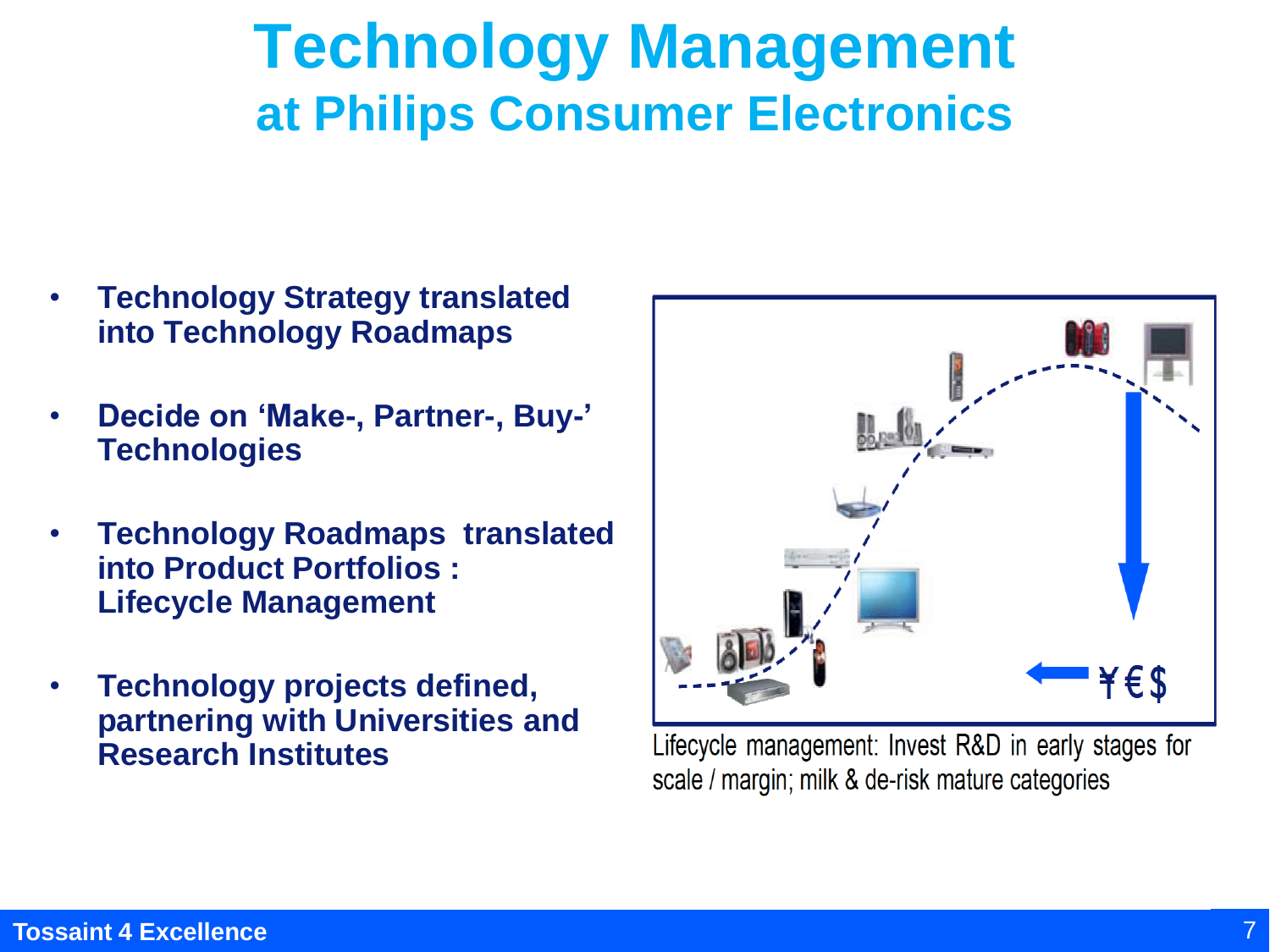## **Philips' Technology Spin-off : ASML lithography technology for IC manufacturing**

• **Started as a small unit at Philips Research facility (1984) and Philips invested in Research, maturing technology, growing capacity and globalization**

**Necessity to 'spin-off' to make ASML independent :**

- **Would not survive in Philips : no core business**
- **Needed a different entrepreneurial spirit**
- **Needed Venture Capital to expend into the global market**

#### **ASML now :**

- **World leader in IC Machines, from all computer chips made worldwide 60% is on ASML machines**
- **Multinational, € 4.5 B turnover, € 1 B profit with 7000 employees (2010)**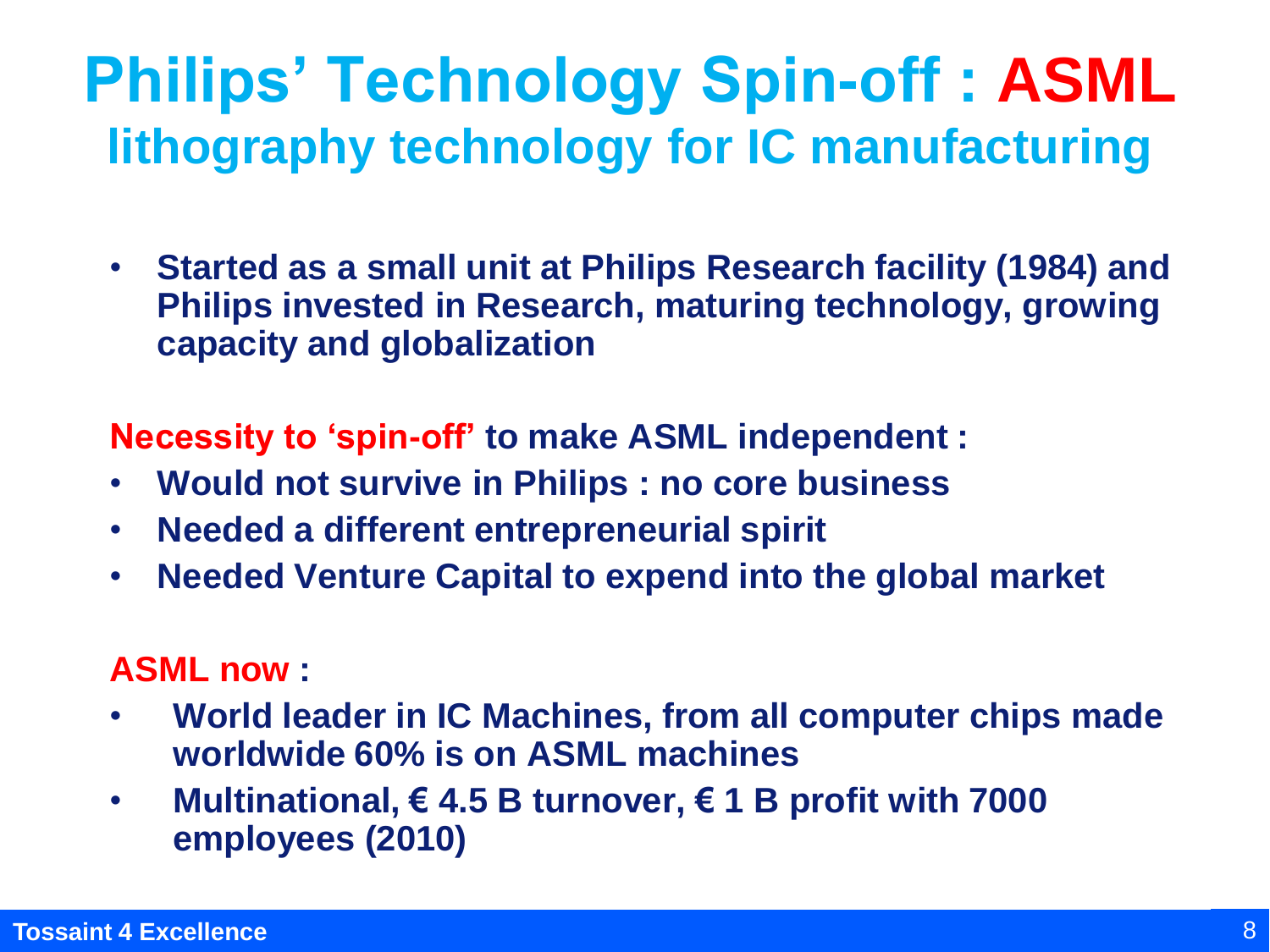### **Philips Research, Technology Transfer, 'Open Innovation'**



- **'Open Innovation' : sharing expertises and technical abilities with Universities, Institutes and other Companies**
- **'Inside-out' innovation making our skills and resources available to the outside world (e.g. contract research)**
- **'Outside-in' innovation, drawing on the capabilities of individuals, startup's, organisations, around the globe**
- **In addition continuous looking for new sources for innovations, we are now experimenting strategies like : 'crowd sourcing' and 'social networking'.**

#### **Philips Research, core of the High Tech Campus Eindhoven**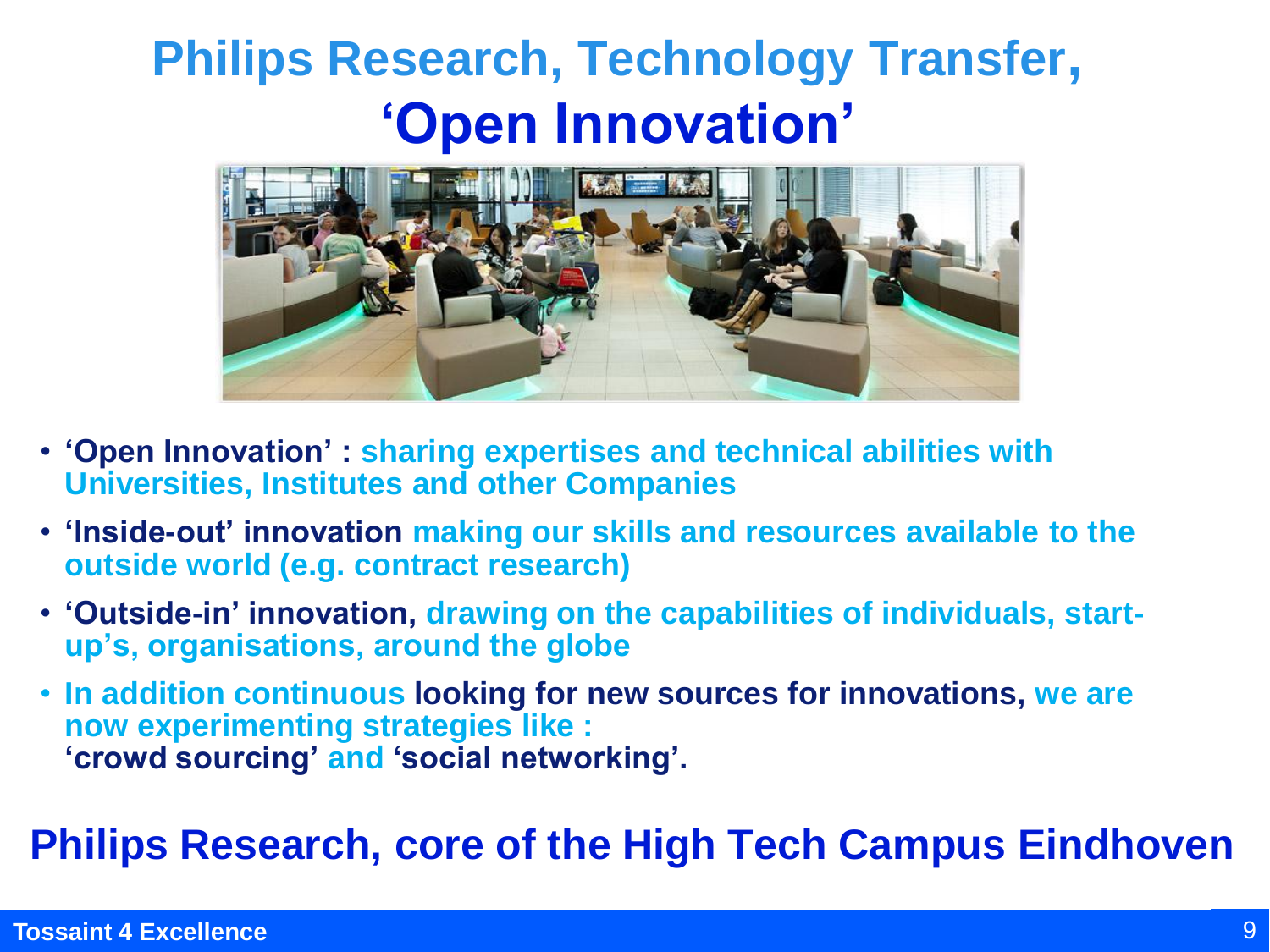## **High Tech Campus Eindhoven**

**Philips initiated in 2007 the High Tech Campus Eindhoven on the premises of Philips Research and invested € 500 M. Companies which joined : ASML, NXP, Atos Origin, TNO, TU/e, etc.**

#### **High Tech Campus Eindhoven now :**

- **90 Companies, dynamic mix of global and SME Companies and innovative institutions**
- **8000 researchers and developers, 50 nationalities**
- **200.000 m<sup>2</sup> meter R&D facilities (labs, clean rooms etc) and 12.000 m<sup>2</sup> available for ´start-ups´**
- **´Open Innovation´ is the preferred work approach**
- **good for 50% of all patent requests in the Netherlands**
- **One of the world largest Science Parks**

**This Campus is the kernel of one of Europe´s leading R&D Regions : BRAINPORT EINDHOVEN**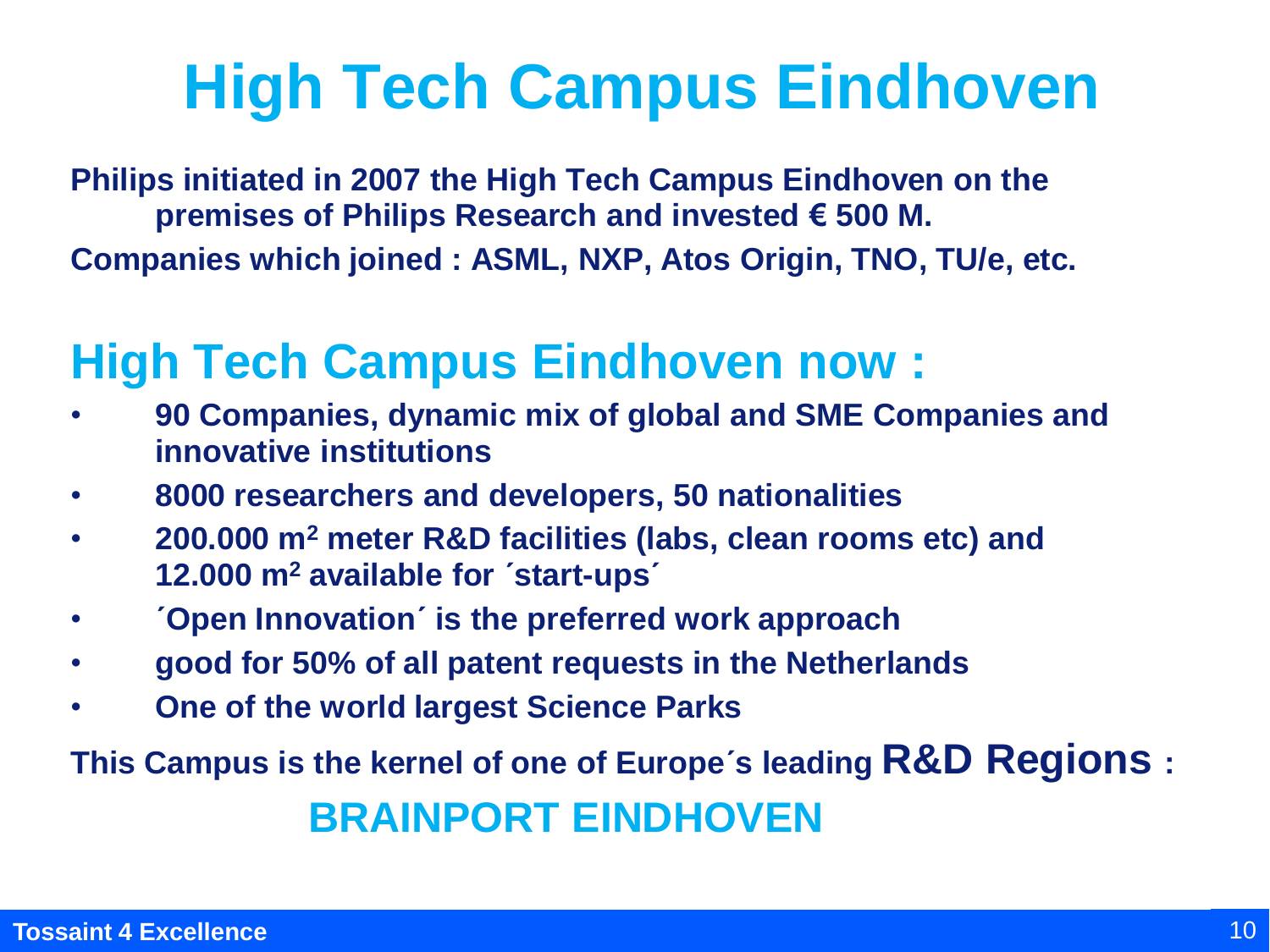#### **Brain Port Eindhoven**

**Region Brain Port Eindhoven is a breading ground for Innovation and home base for innovative world-class Companies, R&D Institutes, Universities, Core : Philips, ASML, NXP, TomTom, Design Academy, TNO, Benteler, High Tech Campus Eindhoven, High Tech Automotive Campus Helmond University Triangle : Eindhoven/Leuven/Aachen**

#### **Brain Port Eindhoven:**

- **Belong to the top 3 Regions in Europe on patent density**
- **Over 50% of all Dutch patents come from this Region**
- **Over 50.000 FTE´s in high tech R&D / automotive / high tech service**
- **Largest share of all Dutch private R&D expenses (36%)**
- **8% of BRP (Bruto Regional Product) on R&D, unique in Europe, exceeding the 3% European target**

**Brain Port Eindhoven** has 3 years in a row be named : **´Top Seven Intelligent Community of the year´ (ICF)**

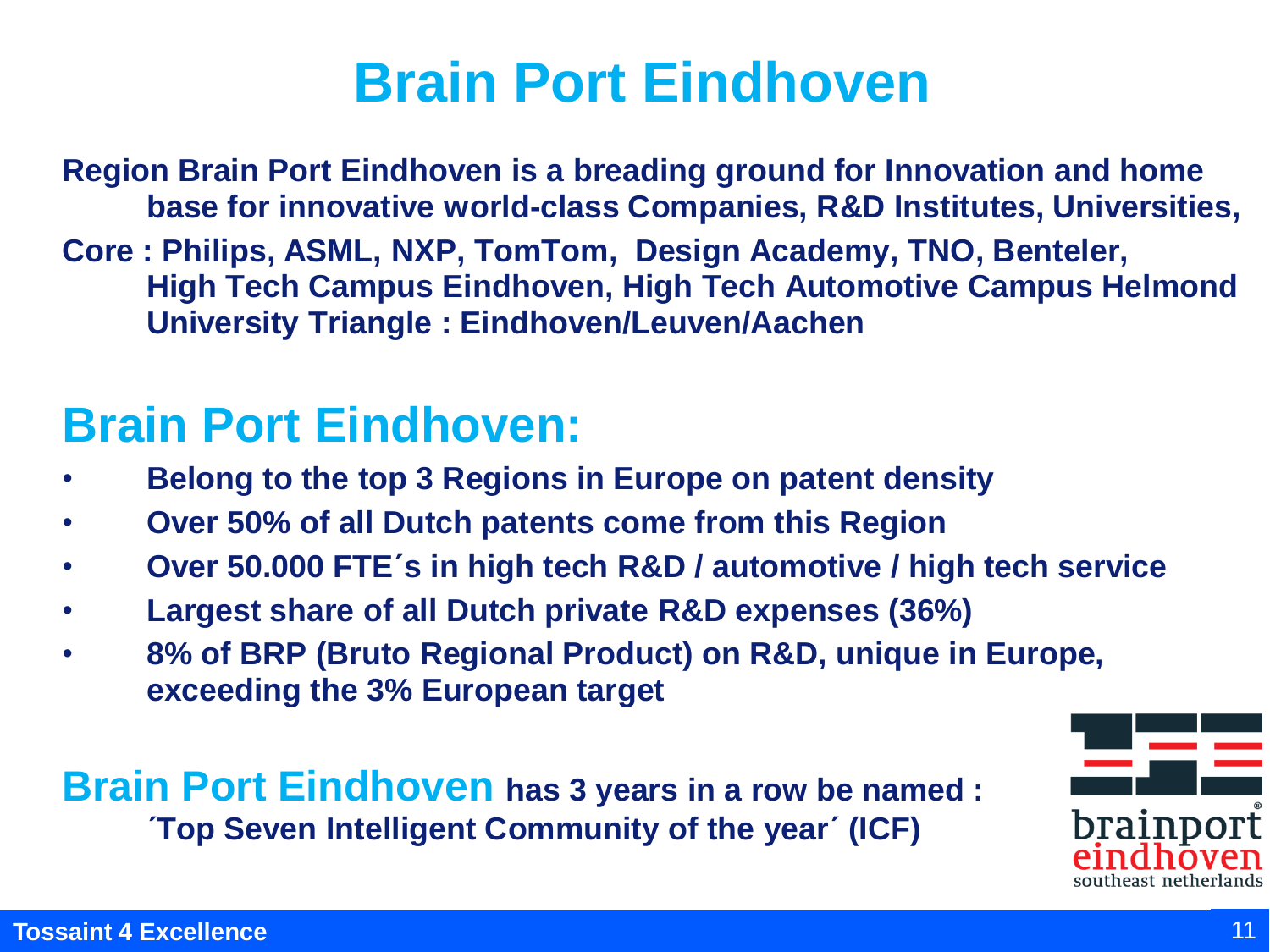## **High Tech Automotive Campus**

**The High Tech Automotive Campus was founded June 2009 in the City of Helmond around the R&D centers of Benteler, TNO and TÜV.** 

**The HTACampus is part of the Brainport Region**



#### **High Tech Automotive Campus now :**

- **> 20 Companies, active in automotive research, engineering prototype build, testing and education**
- **> 500 researchers and developers, aiming for 1500 in 2018**
- **World class test facilities: Electric vehicle lab, Driving guidance and mobility lab, full scale crash facility, High altitude climate chamber, Powertrain centers, Safety labs, etc.**
- **Open Innovation through close co-operation between companies**
- **Tipple Helix: Industry, Government, Education**
- **Education facilities for Vocational and Bachelor education. Close co-operation with TU/e**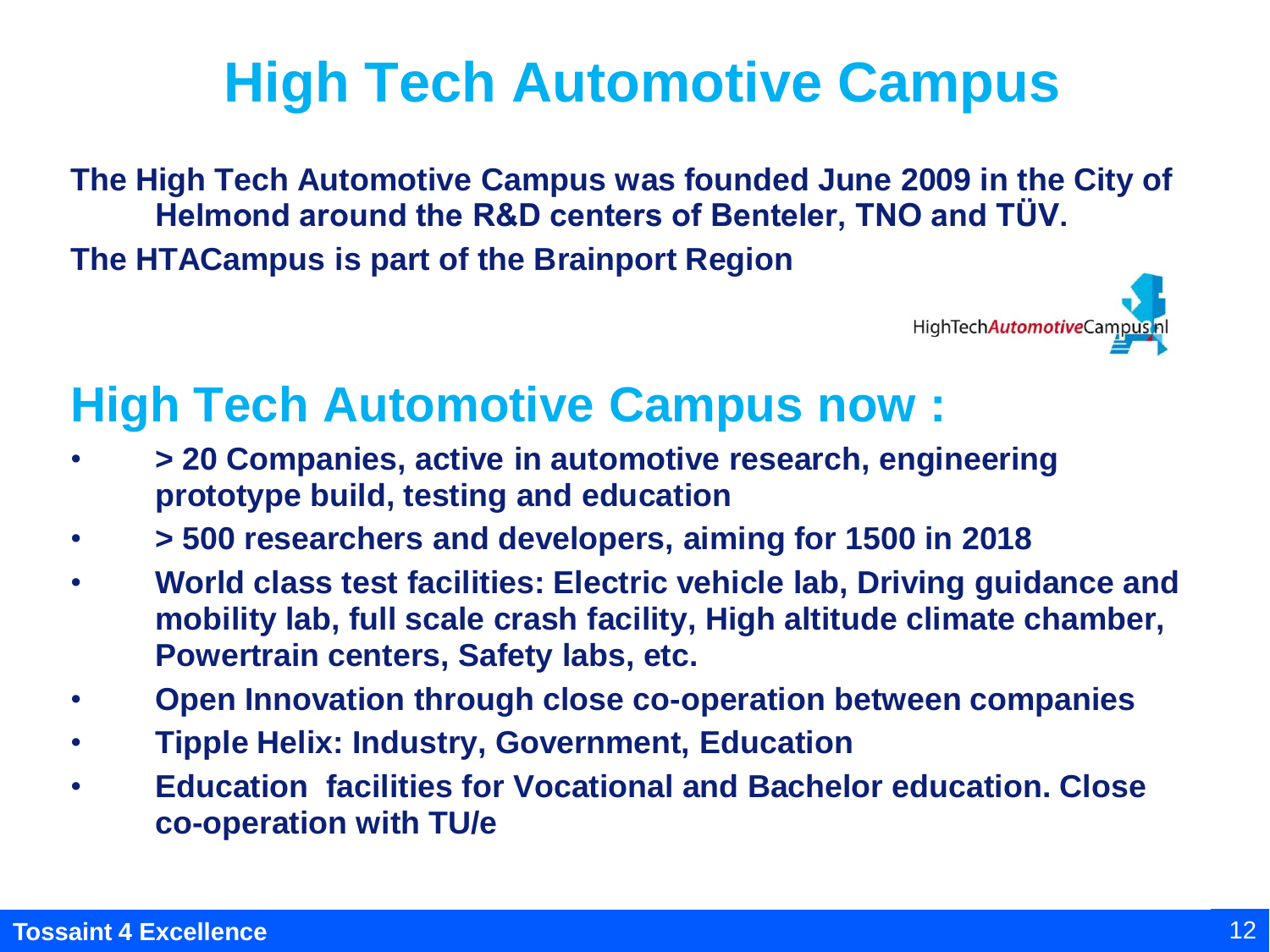### **High Tech Automotive Campus part of Brainport Eindhoven**

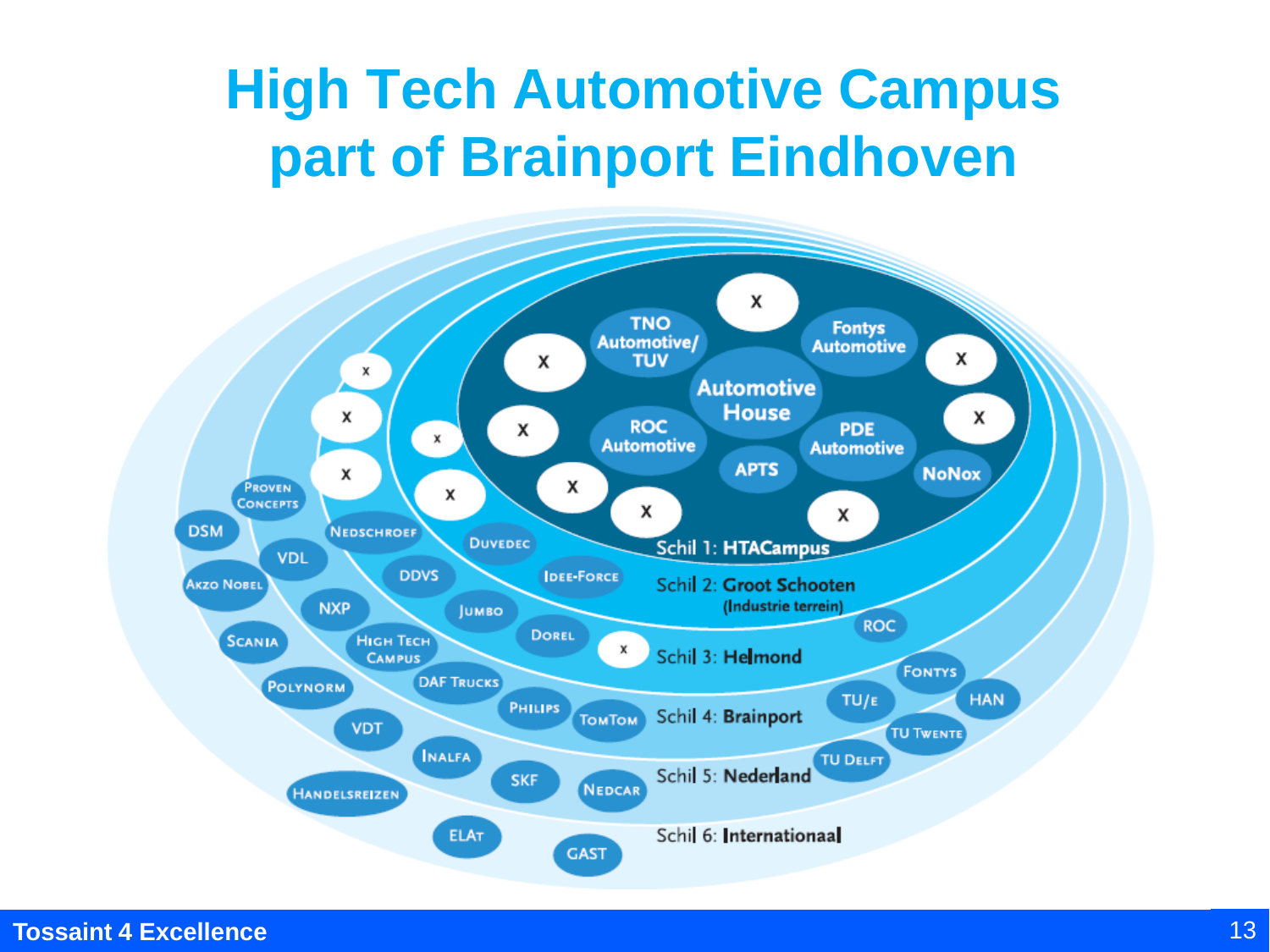### **Brainport Eindhoven Rewarded : Intelligent Community of the year 2011 ICF's Global Award**

#### **Report on Intelligent Community Awards Criteria :**

- **Lowest cost for broadband connection : \$ 2.41 per Mb highest score on broadband accessibility,**
- **Highest score on job creation (20% of all workforce in last 36 months), highest score on employment and education,**
- **Promoting new media/innovation : 'Open Innovation Festival'**
- **Brainport is the Innovation Engine of the Netherlands, one third of Dutch R&D spend comes from Brainport.**
- **Innovative healthcare organizations, e.g. Philips invests € 1.6 B in R&D (including healthcare division)**

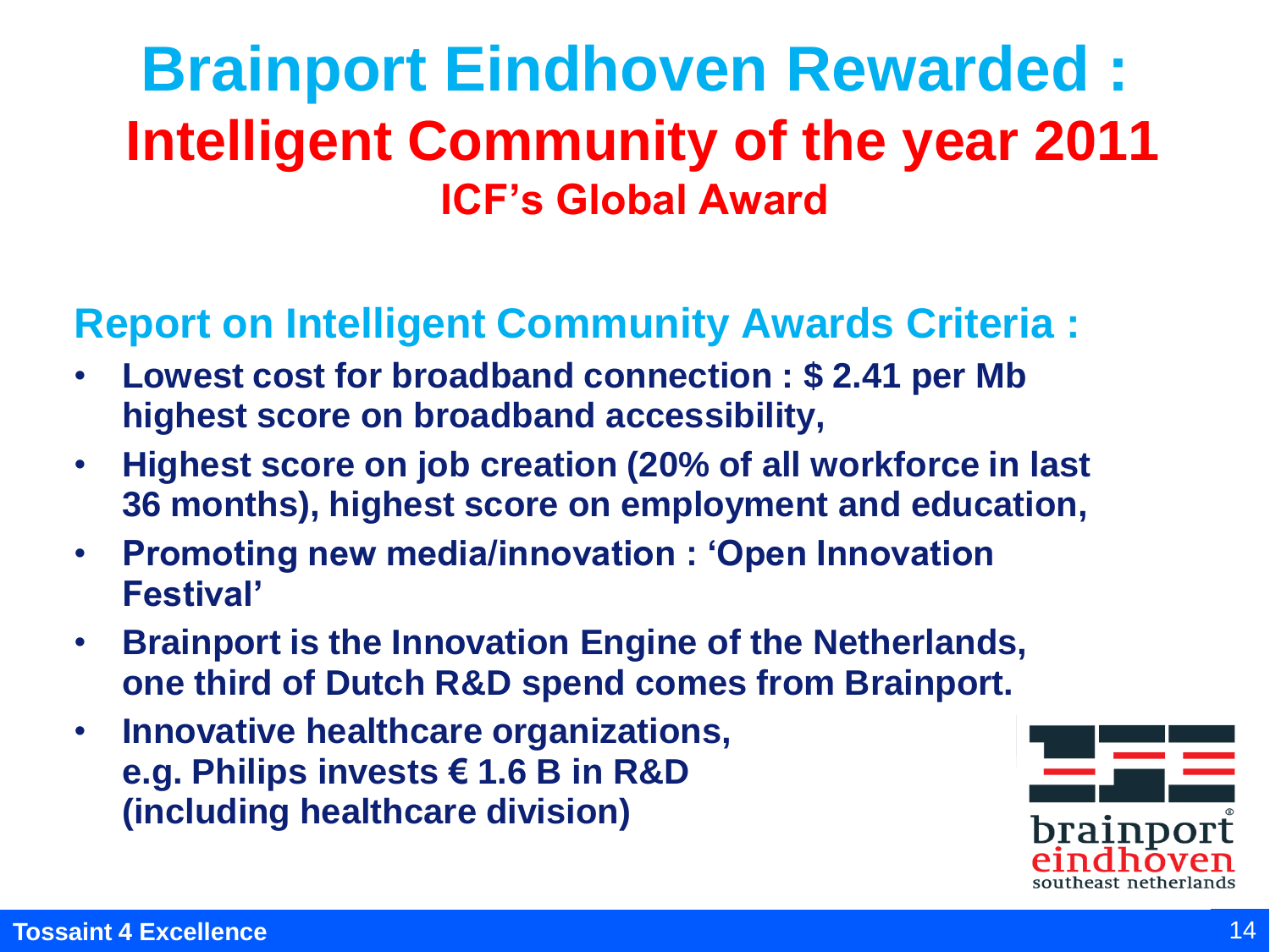## **Global Competitiveness Report WEF Innovation criteria The Netherlands**

|                                                    | <b>Rank</b> |         |              |
|----------------------------------------------------|-------------|---------|--------------|
|                                                    | 2010/11     | 2011/12 | <b>Trend</b> |
| Innovation (total cluster)                         | 13          | 12      |              |
| <b>Capacity for Innovation</b>                     | 10          | 10      |              |
| <b>Quality of Scientific Research Institutions</b> | 9           | 8       | $\sqrt{2}$   |
| Company spending on R&D                            | 15          | 14      |              |
| University-Industry collaboration in R&D           | 11          | 8       |              |
| <b>Availability of Scientists and Engineers</b>    | 22          | 17      | $\sqrt{N}$   |
| Patents granted / million population               | 13          | 13      |              |
| <b>FDI and Technology Transfer</b>                 | 33          | 31      |              |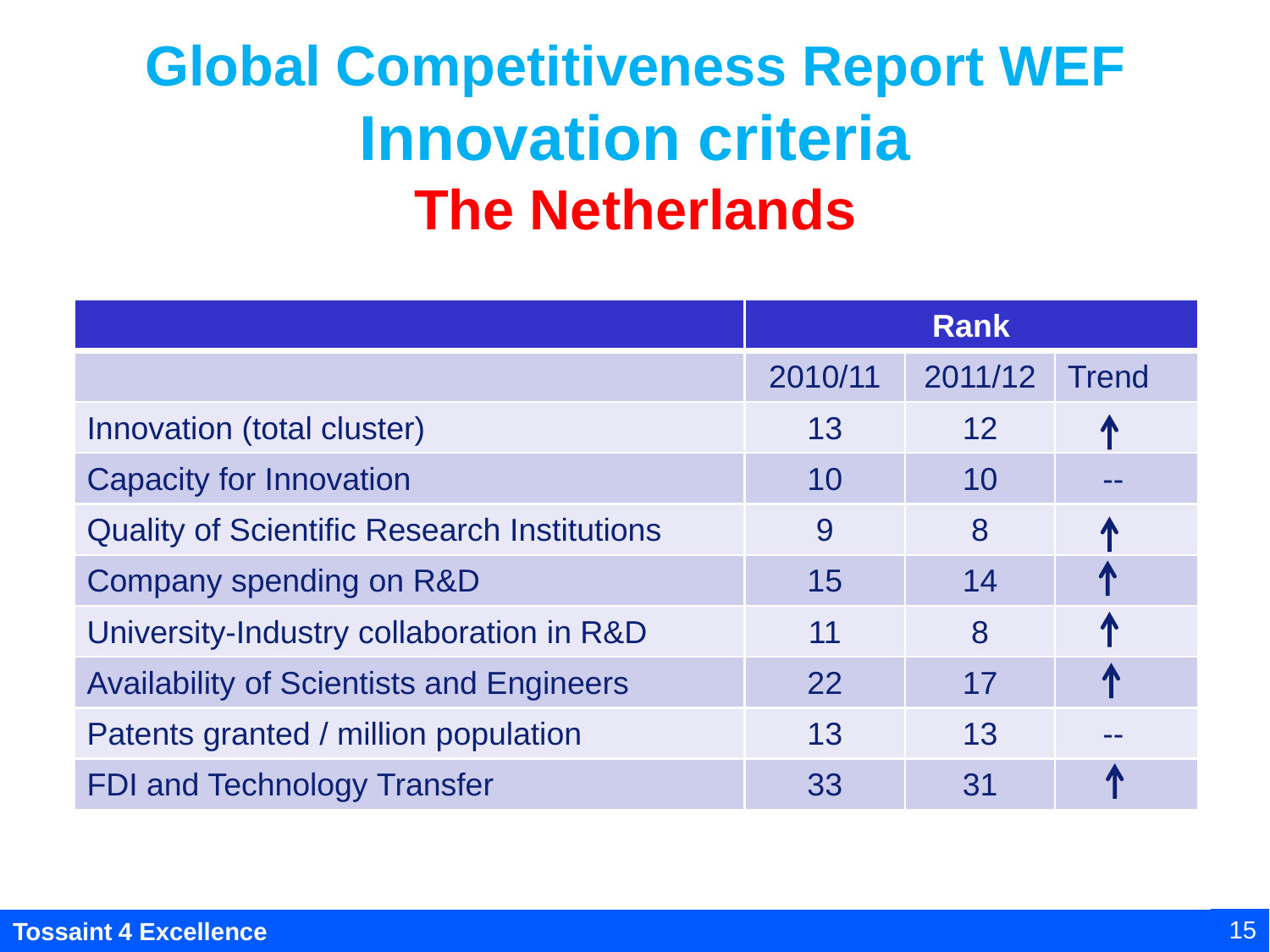## **Global Competitiveness Report WEF Innovation criteria Slovenia**

|                                                    | <b>Rank</b> |         |              |
|----------------------------------------------------|-------------|---------|--------------|
|                                                    | 2010/11     | 2011/12 | <b>Trend</b> |
| Innovation (total cluster)                         | 34          | 40      |              |
| <b>Capacity for Innovation</b>                     | 22          | 28      | Al.          |
| <b>Quality of Scientific Research Institutions</b> | 32          | 33      |              |
| Company spending on R&D                            | 32          | 39      | J            |
| University-Industry collaboration in R&D           | 37          | 46      |              |
| <b>Availability of Scientists and Engineers</b>    | 73          | 89      |              |
| Patents granted / million population               | 27          | 26      |              |
| <b>FDI and Technology Transfer</b>                 | 101         | 122     |              |